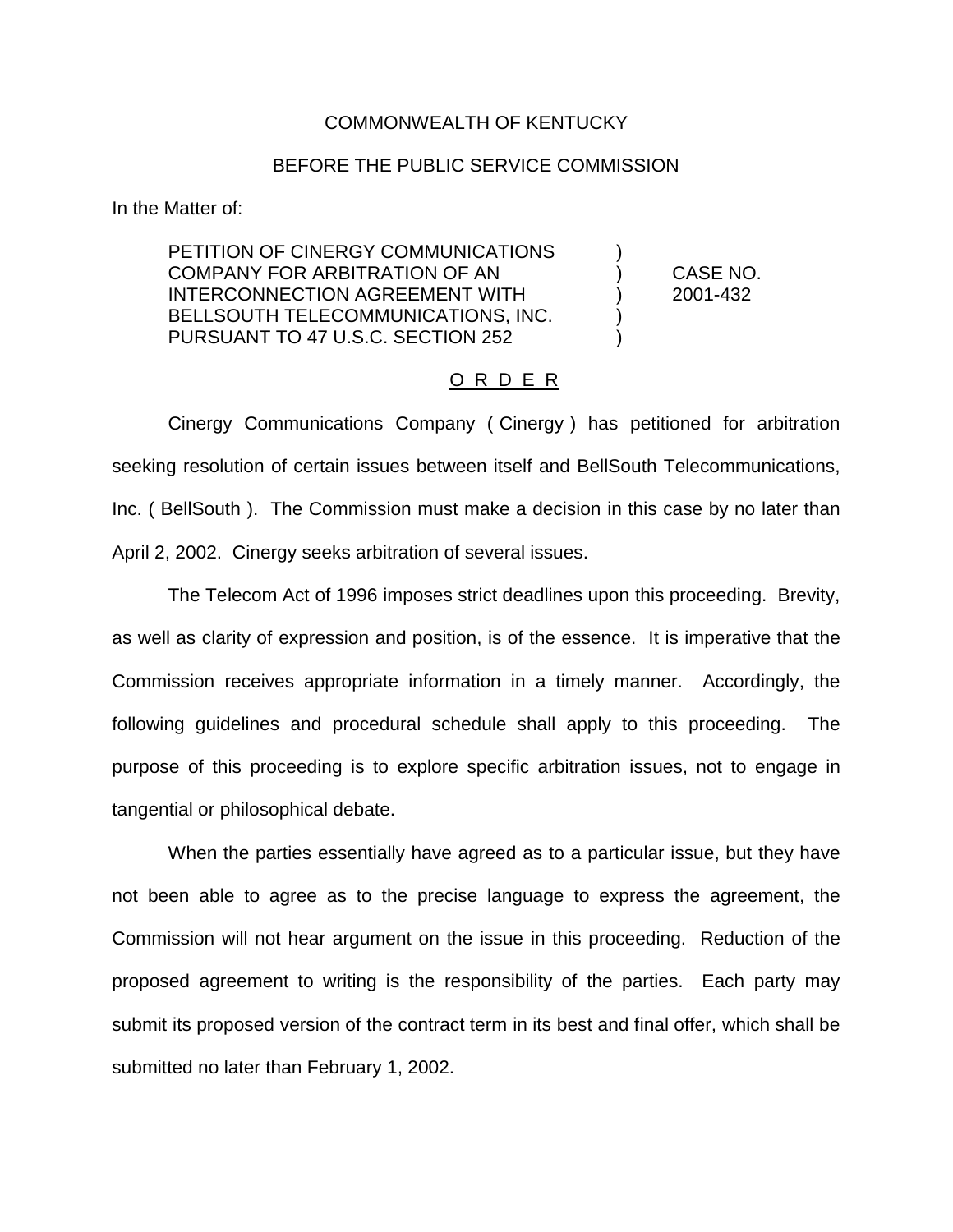Although the Commission is not bound by the technical rules of legal evidence, KRS 278.310, the parties hereto are hereby put on notice that cumulative, repetitive, and irrelevant evidence will not be heard in the formal hearing in this matter. Unless special leave is granted, opening and closing statements will not be permitted. In addition, unless special leave is granted, all direct testimony shall be prefiled. All testimony at the formal hearing shall be offered pursuant to cross-examination or redirect examination, provided, however, that in light of the time constraint, rebuttal testimony will be permitted.

The Commission, being sufficiently advised, HEREBY ORDERS that:

1. A formal hearing in this matter is scheduled for February 28, 2002 at 9:00 a.m., Eastern Standard Time, in Hearing Room 1 of the Commission s offices at 211 Sower Boulevard, Frankfort, Kentucky.

2. Relevant cost studies regarding each item in dispute, including workpapers, and any other documents and information necessary to resolve outstanding issues shall be filed by January 22, 2002.

3. Prefiled testimony shall be filed by February 7, 2002 and hearing testimony is limited to cross-examination or redirect examination and rebuttal testimony.

4. Any party filing testimony shall file an original and 6 copies. The original and at least 3 copies of the testimony shall be filed as follows:

a. Together with a cover letter listing each person presenting testimony.

b. Bound in 3-ring binders or with any other fastener which readily opens and closes to facilitate easy copying.

-2-